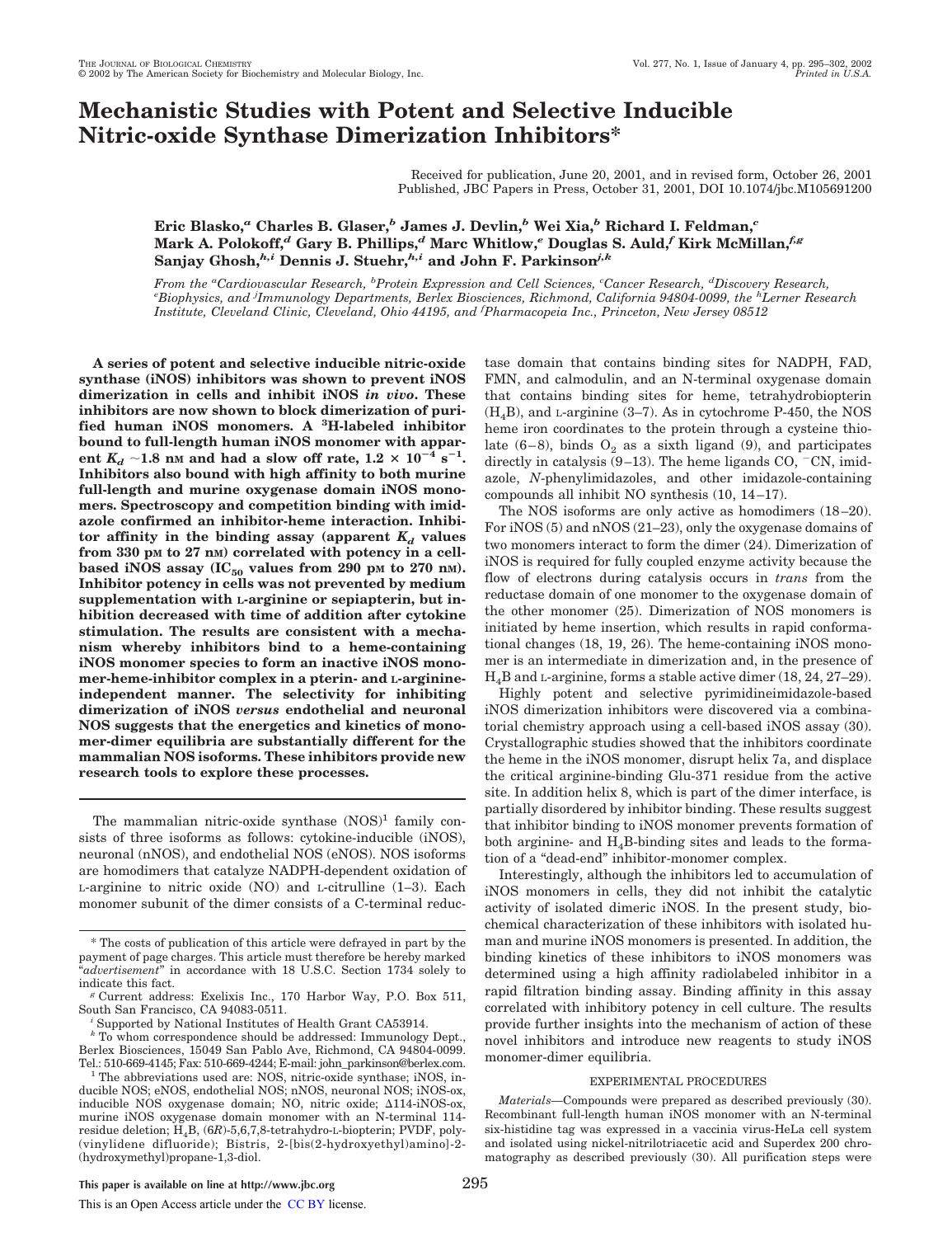performed at 4 °C, and the purified monomer was stored frozen at -80 °C. Full-length murine iNOS monomer, used for spectral studies, was prepared by urea dissociation of dimeric iNOS isolated from RAW 264.7 murine macrophage cells as described (29). Monomeric murine iNOS oxygenase domain with a 114-amino acid N-terminal deletion (114-iNOS-ox) was expressed in *Escherichia coli* and prepared as described  $(32)$ . All monomer preparations were  $>95\%$  monomeric as determined by gel filtration chromatography (see for example Fig. 2*B, panel 1*).

Bistris propane, arginine, hemin chloride, sodium nitrite, sulfanilamide, *N*-(1-naphthyl)ethylenediamine, phosphoric acid, lactate (lactic) dehydrogenase, and sodium pyruvate were from Sigma. (*6R*)-5,6,7,8- Tetrahydrobiopterin was from Research Biochemicals International (Natick, MA). Reduced glutathione was from Fluka Chemical Co. (Milwaukee, WI). Hog brain calmodulin was from Roche Molecular Biochemicals. *N*-Succinimidyl [2,3-3H]propionate and Superdex 200 gel filtration columns were purchased from Amersham Biosciences. Deep 96-well assay plates were from Beckman Instruments (Fullerton, CA). 96-Well filter plates containing poly(vinylidene difluoride) (PVDF) membranes were from Millipore (Bedford, MA; catalog number MAIP N0B). The  $C_{18}$  HPLC column was from Column Engineering (Ontario, Canada). The Speed Vac Concentrator was purchased from Savant (Holbrook, NY).

*Protein Assay and Heme Content of iNOS Monomer Preparations—* The protein content of purified NOS monomer preparations was determined using the method of Bradford according to the manufacturer's instructions (Bio-Rad) using bovine serum albumin as standard. The heme content of purified full-length human iNOS monomer preparations was determined spectrally by comparing the absorbance changes due to arginine or imidazole binding with that of pure human iNOS oxygenase domain (iNOSox) which had its heme content determined by the reduced pyridine hemochrome assay and by Soret band intensity upon binding of carbon monoxide (33). Dimeric iNOSox preparations that had a concentration of 10  $\mu$ M heme-bound protein showed an increase at 400 nm and a decrease at 428 nm when excess arginine (1 mM) was added to imidazole-bound material (imidazole was first added to 0.25 mM). This difference or  $A_{400}$ – $A_{428}$  was 0.40 OD units for 10  $\mu$ M iNOSox. 2.58  $\mu$ M full-length human iNOS monomer preparations had an  $A_{400} - A_{428}$  value of 0.010 OD units under the same conditions; hence the heme content was 0.25  $\mu$ M, or about 10%. Using the  $A_{400}$ - $A_{428}$ difference gave a more reliable measurement of heme content than absolute *A*<sup>428</sup> for the human iNOS monomer preparations due to their low heme content and interference from bound flavins.

The heme content of murine iNOS monomer preparations was measured using the absorbance (corrected for light scattering) at 428 nm of imidazole-bound enzyme. By using this method, in which an  $A_{428}$  value of 0.48 was measured for 10  $\mu$ M heme in dimeric iNOSox, the heme content of full-length murine iNOS monomer, which was prepared by the dissociation of dimeric iNOS by urea, was about 95% and of mouse 114-iNOS-ox monomer was about 85%.

*iNOS Dimerization Assay—*Dimerization of purified human iNOS monomer was performed by incubating the protein  $(0.6 \mu M)$  in NOS assay buffer (40 mm Bistris propane, 4  $\mu$ m FAD, 4  $\mu$ m FMN, 4  $\mu$ m H<sub>4</sub>B, 5 mM reduced glutathione, pH 7.8) containing 5 mM arginine, with or without 1.2  $\mu$ <sub>N</sub> calmodulin and/or 0.6  $\mu$ <sub>N</sub> hemin chloride as noted under "Results." The mixture was incubated for 2.5 h at 37 °C or at various time points as described under "Results." Compound  $2(2 \mu M)$  was added just prior to initiation of dimerization. For the experiment in Fig. 2*C*, the assay buffer also included 0.05 mg/ml bovine serum albumin and 0.01% Triton X-100 to prevent adsorption of protein on polypropylene surfaces. After the 2.5-h incubation, NO synthesis was measured using the colorimetric Griess assay for nitrite (34), as follows. Additional arginine (0.75 mM final concentration) and NADPH (1 mM final concentration) were added. After incubation for 30 min at 37 °C, the reaction was stopped by the addition of lactate dehydrogenase (60 units/ml) and 66 mM sodium pyruvate followed by incubation for 15 min at room temperature. 50  $\mu$ l of Griess reagent (2% sulfanilamide, 0.2% *N*-(1naphthyl)ethylenediamine, 5% phosphoric acid) was then added to  $150-\mu$  reaction aliquots, and the absorbance at 550 nm was read after 5 min. Nitrite concentration was determined against a sodium nitrite standard from 0 to 65  $\mu$ M. The background signal was due to dimer formation that occurred during the 30-min incubation with NOS monomer that was not incubated with arginine during the initial 2.5-h step.

*Gel Filtration Chromatography—*Gel filtration chromatography of dimerization assay aliquots was performed on a Superdex 200 3.2/30 column using the Amersham Biosciences SMART system.  $50-\mu l$  aliquots of dimerization mix after 2.5 h of incubation at 37 °C, prepared as described above except using  $3 \mu M$  iNOS monomer,  $2 \mu M$  calmodulin, and 1.5  $\mu$ M hemin, were loaded on the column and chromatographed at 40  $\mu$ l/min in PBS (25 mm sodium phosphate, 150 mm NaCl, pH 7.2.).

*Synthesis of Radioligand—*[ <sup>3</sup>H]Compound **3** was synthesized by reaction of Compound **1** with *N*-succinimidyl [2,3-3H]propionate (see Fig. 1*B*). 0.5 ml of *N*-succinimidyl [2,3-3H]propionate (100 Ci/mmol) in toluene was evaporated to dryness in a Speed Vac Concentrator (Savant), after which 20  $\mu$ l of 100 mM Compound 1 in Me<sub>2</sub>SO containing 1 mM HCl was added to the dry tube, followed by 300  $\mu$ l of 40 mM Bistris propane, pH 7.8. The sample was incubated for 1 h at room temperature and then stored at  $-80$  °C. To remove unreacted Compound 1, 150  $\mu$ l of the sample was loaded on a Column Engineering Reliasil C18 HPLC column (300 A,  $250 \times 4.6$  mm). [<sup>3</sup>H]Compound **3** was eluted after a 5-min column wash using 0.1% trifluoroacetic acid in water (Buffer A) with a 0–50% gradient of 0.1% trifluoroacetic acid in 100% acetonitrile (Buffer B) at a flow rate of 1.0 ml/min. 1.0-ml fractions were collected; [ <sup>3</sup>H]Compound **3** eluted in fractions 36 and 37 and unreacted Compound **1** eluted in fractions 27–30. After concentration 10-fold by drying in a Speed Vac, followed by dilution to 1 ml with 40 mM Bistris propane, pH 7.8, fractions containing the product were pooled and then rechromatographed to further remove unreacted succinimide ester. The specific activity of [3H]Compound **3** product was assumed to be 100 Ci/mmol based on the 1:1 stoichiometry of the reaction.

*Competitive Radioligand Binding Assay—*0.2 nM [ <sup>3</sup>H]Compound **3** and 4.6 nM full-length human iNOS monomer or 2.2 nM  $\Delta 114$ -iNOS-ox were incubated in the presence of  $0-100 \mu$ M unlabeled compound in NOS assay buffer. After 60 min at 37 °C, 1-ml aliquots were vacuumfiltered through a PVDF membrane in a 96-well plate format. Before filtration, the PVDF membrane was prepared by presoaking briefly with, successively, 100, 75, 50, and 25% ethanol, followed by water and 45 mM Bistris propane, pH 7.8. Each well of the filter plate was then washed three times with  $350 \mu l$  of  $45 \mu m$  Bistris propane, pH 7.8, and after addition of 50  $\mu$ l of Microscint 20 to each well, the plates were counted in a Wallac Microbeta scintillation counter. Bound radioactivity (counts/min) was plotted *versus* the concentration of unlabeled inhibitor. Apparent  $K_d$  values were determined by Scatchard analysis using the program Ligand (National Institutes of Health). The time course of radioligand binding was performed as above, but without the addition of unlabeled compound.

*Dissociation Kinetics—*0.2 nM [ <sup>3</sup>H]Compound **3** and 4.6 n<sup>M</sup> human iNOS monomer were incubated for 60 min at 37  $^{\circ}$ C, after which 100  $\mu$ M unlabeled Compound **3** was added. At various time points aliquots were removed and filtered through a PVDF membrane, washed, and counted as described above.

*Cell-based Assays—*The cell-based assay using A-172 human glioblastoma cells was performed as described (30). Briefly, A-172 cells were seeded in 96-well plates at 10<sup>5</sup> cells/well. After overnight incubation, iNOS expression was initiated by the addition of induction medium containing 200 units/ml interferon- $\gamma$ , 20 ng/ml tumor necrosis factor- $\alpha$ , and 2 ng/ml interleukin 1-8. Nitrite accumulation in cell culture supernatants was measured 24 h later by the addition of Griess reagent, followed by measuring the absorbance at 550 nm. Inhibitors were added at the time of cytokine induction. For the experiments in Table I, induction medium also included 0 to 200 nM Compound **2** (3-fold dilution series), 0.4 or 1.4 mM arginine and/or 1 or 10  $\mu$ M sepiapterin (an H<sub>a</sub>B precursor) as indicated.

*Spectral Studies—*UV-visible spectra were recorded at room temperature on a Hewlett-Packard HP8452A spectrophotometer using 0.4-ml sample volumes in quartz cuvettes with 1 cm path-length. iNOS monomer isolated from murine macrophage (RAW264.7) cells was used because it had a higher heme content than human iNOS monomer preparations, having been prepared by the dissociation of dimeric iNOS using urea. Full-length murine iNOS monomer at  $2 \mu$ M was placed in a cuvette, and the spectrum from 350 to 500 nm was measured. The spectrum was taken before and 10 min after addition of 10  $\mu$ M Compound **2**. Inhibitor binding resulted in a decrease in absorbance at 400 nm and an increase at 428 nm.

### RESULTS

*Dimerization Assay Using Purified iNOS Monomers—*Fig. 1 shows the structures of the compounds used in the present study. The potent and selective pyrimidineimidazole-based inhibitors of iNOS dimerization were discovered using a cellbased assay and found not to inhibit the enzymatic activity of purified dimeric iNOS (30). To study dimerization of iNOS in a purified system, slight modifications of the method described by Baek *et al.* (18) were used, in which active dimeric iNOS was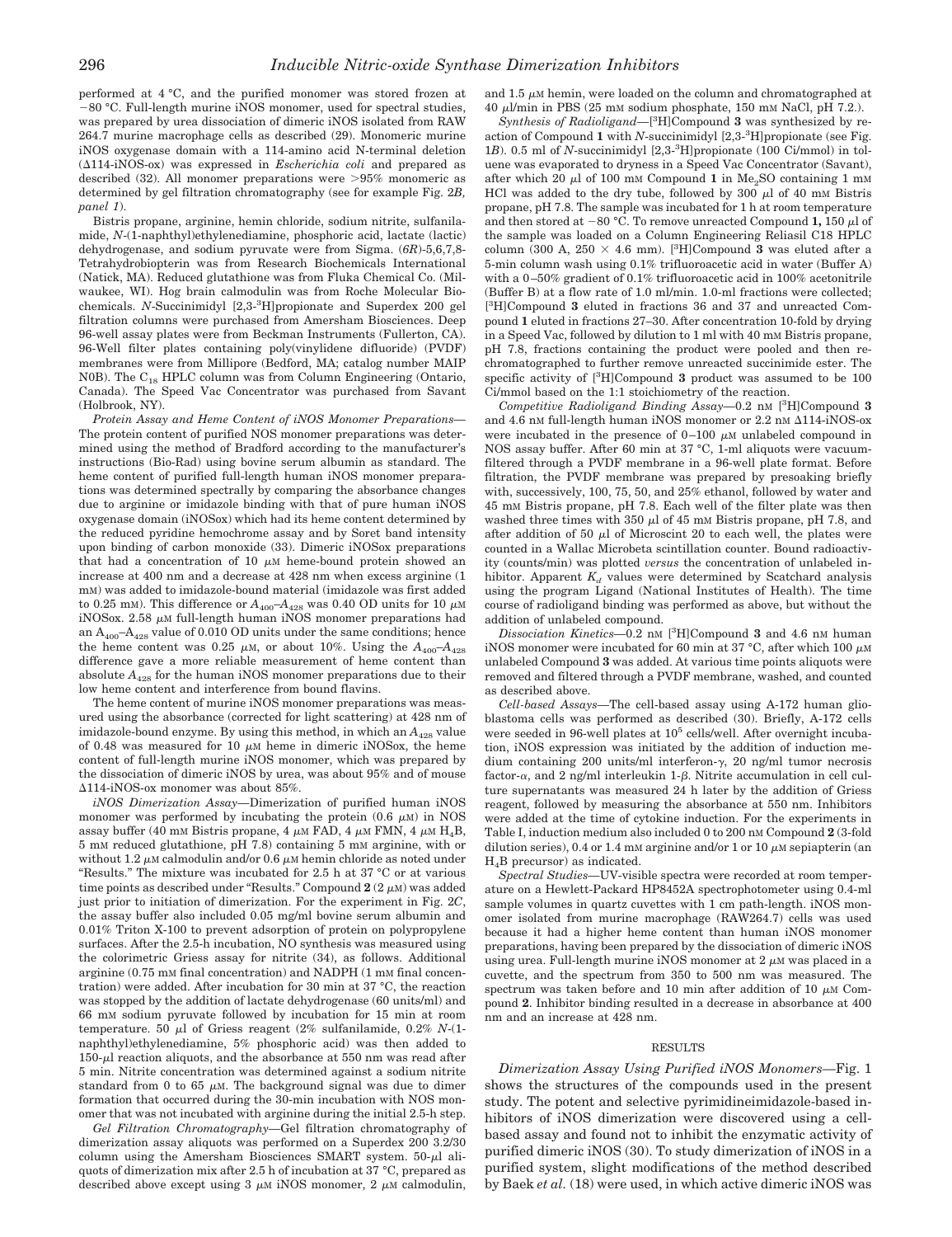

FIG. 1. **Structures of pyrimidineimidazoles and antifungal imidazoles.** *A,* the structures of six pyrimidineimidazoles and the antifungal imidazoles clotrimazole and miconazole are shown. *B,* synthesis of [3H]Compound **3** by reaction of Compound **1** with *N*-succinimidyl [2,3-3H]propionate.

formed after addition of  $H<sub>4</sub>B$ , arginine, and heme to purified iNOS monomers. Purified full-length human iNOS monomers were incubated with 5 mm arginine in the presence of 4  $\mu$ M  $H<sub>4</sub>B$ , with 1.2  $\mu$ M calmodulin and 0.6  $\mu$ M hemin added as potential dimer stabilizers. Active dimer formation reached a maximum after 2.5 h at 37 °C (Fig. 2*A*), with NO synthesis measured using the Griess assay. Dimerization was confirmed by gel filtration chromatography on Superdex 200 (Fig. 2*B*).

The time course of dimerization with human full-length iNOS monomers (Fig. 2*A*) correlates well with studies of murine iNOS monomers reported by Baek *et al.* (18). Generation of active dimeric human iNOS was concentration-dependent, with 0.6  $\mu$ M monomer forming enough dimeric iNOS activity to measure using the Griess reagent, and with concentrations less than  $0.1 \mu M$  not giving an appreciable signal (data not shown). Fig. 2*B* shows that the starting iNOS monomer preparation contained less than 5% dimeric iNOS (*panel 1*) despite the presence of 4  $\mu$ M H<sub>4</sub>B during isolation. Incubation of monomeric iNOS for 2.5 h at 37 °C with  $H<sub>4</sub>B$ , but without arginine, produced minimal dimeric NOS (*panel 2*). However, when arginine was added, a significant amount of dimeric iNOS was produced (*panel 3*). The enzymatic activity increased as dimeric NOS was formed, and this activity was inhibited by 2  $\mu$ M Compound **2** added at the start of the dimerization reaction (Fig. 2*C*). These results with isolated iNOS monomers confirm previous results in cell cultures where treatment of cytokinestimulated cells with Compound **2** led to accumulation of intracellular monomers (30). Dimerization of human iNOS monomers occurred with or without the addition of heme or calmodulin (Fig. 3). Similar data were obtained with purified full-length murine iNOS monomers (data not shown).

*Inhibition of iNOS in Cell-based Assays—*Crystallography studies indicate that inhibitor binding prevents formation of the arginine- and  $H<sub>4</sub>B$ -binding sites in the iNOS monomer by perturbing the monomer structure (30). These results suggest the formation of an inactive inhibitor-monomer complex that should not be prevented or reversed by arginine and  $H<sub>4</sub>B$ . To test this hypothesis, the effect of arginine and  $H_4B$  supplementation in cell-based assays on the  $IC_{50}$  of Compound 2 was examined. Cytokine-stimulated A-172 cells were treated with 0–200 nM Compound **2,** and inhibition of NO production was measured at 24 h in the presence of 0.4 mM arginine. As shown in Table I, sepiapterin added at 1 and 10  $\mu$ M to the medium resulted in very modest increases in the observed  $IC_{50}$  for Compound 2 (18 and 40%, respectively). 10  $\mu$ M sepiapterin resulted in a reproducible but slight increase in NO production in A-172 cells (15%, data not shown), consistent with  $H<sub>4</sub>B$  being limiting for NO production in this cell type as for other cells. The  $IC_{50}$  was not altered by additional arginine (1.4 mm final concentration) in the culture medium (Table I). These results are consistent with those shown in Fig. 2*C* and suggest that Compound **2** inhibits dimerization by a process that is com-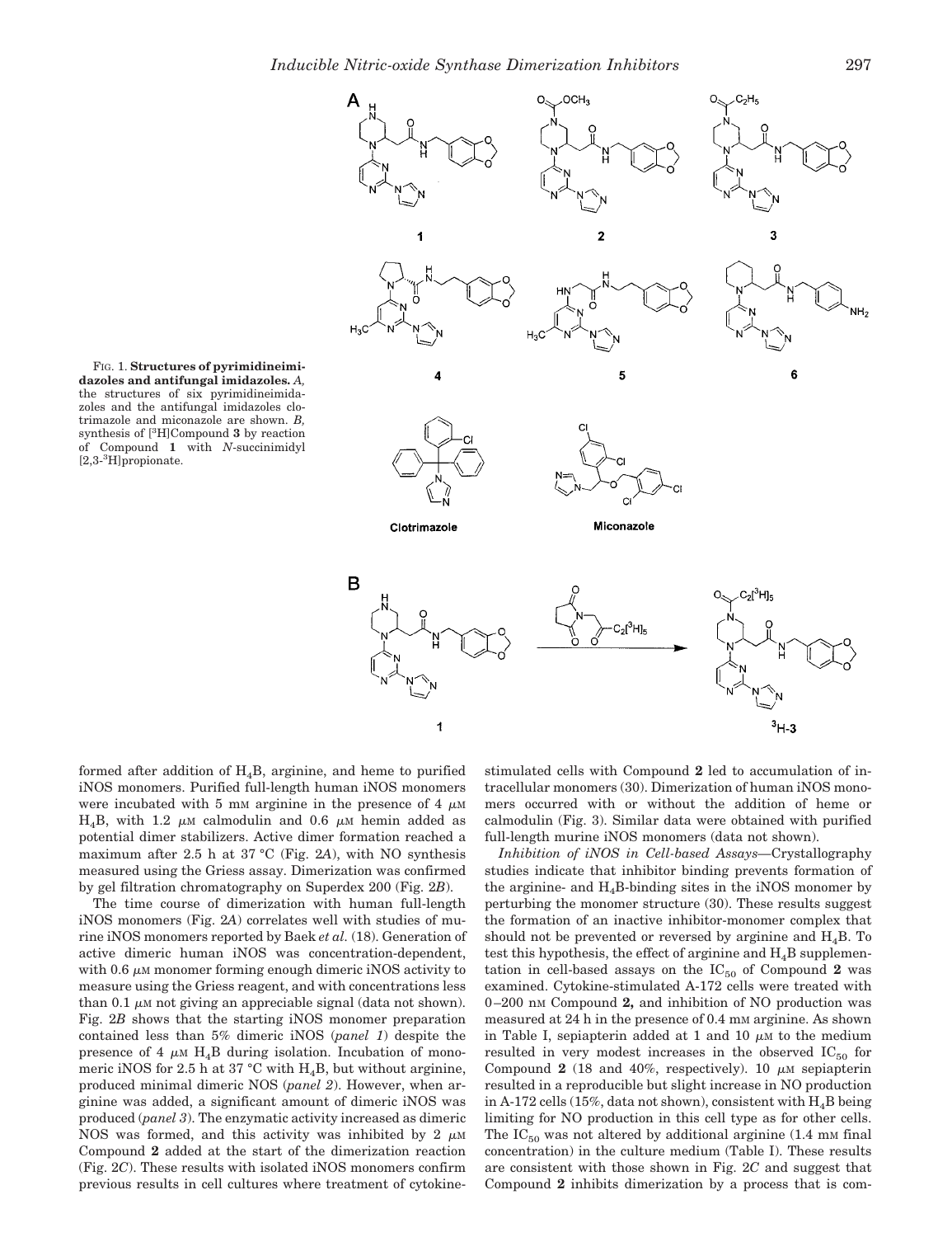

FIG. 2. **Dimerization of human iNOS is prevented by a pyrimidineimidazole.** The *in vitro* dimerization assay was used to measure the increase in NO synthesis activity of human  $i$ NOS ( $H_4$ B was present in all samples.) *A*, time course of dimerization: 0.6  $\mu$ M human iNOS monomer was incubated at 37 °C with arginine, calmodulin, and heme. Aliquots were removed at the times indicated and assayed for enzyme activity. *B*, gel filtration profiles:  $3 \mu M$  iNOS monomer was incubated in the dimerization assay. *D* and *M* indicate dimeric and monomeric iNOS, respectively. *Panel 1*, iNOS monomer before incubation at 37 °C. *Panels 2* and *3*, incubation for 2.5 h at 37 °C without (*panel 2*) and with (*panel 3*) arginine, calmodulin, and heme. *C,* inhibition of dimer formation by a pyrimidineimidazole. NO synthesis activity of  $0.6 \mu$ M iNOS monomer incubated for 2.5 h at 37 °C without additions (*control*) or with added arginine, calmodulin, and heme (*Arg,Cam,Heme*) in the presence or absence of 2  $\mu$ M Compound 2. Data shown in *A* and *C* are mean  $\pm$  S.D. of triplicate samples and are each representative of three experiments. *A***,** the *error bars* are smaller than the symbols. Data in *B* are representative of two experiments.



FIG. 3. **Human iNOS monomers require arginine but not additional calmodulin or heme to dimerize.** NO synthesis activity of 0.6  $\mu$ M human iNOS monomer incubated in the dimerization assay for 2.5 h at 37 °C with arginine, calmodulin (*Cam*), and/or heme as indicated.  $(H<sub>A</sub>B$  was present in all samples.) Data shown are mean  $\pm$  S.D. from triplicate samples and are representative of two independent experiments.

TABLE I *Effect of added arginine or sepiapterin (an*  $H_4B$  *precursor) on*  $IC_{50}$  *of Compound 2 in the A-172 cell-based assay*

Data shown are mean  $\pm$  S.D. of IC<sub>50</sub> determinations from  $n = 3$ experiments.

| [Arginine]       | [Sepiapterin] | $IC_{50}$      |
|------------------|---------------|----------------|
| $m$ <sub>M</sub> | $\mu$ M       | $n_M$          |
| 0.4              | $\theta$      | $2.2 \pm 0.15$ |
| 0.4              |               | $2.6 \pm 0.11$ |
| 0.4              | 10            | $3.1 \pm 0.10$ |
| 1.4              |               | $2.4 \pm 0.80$ |

pletely independent of arginine and minimally affected by  $H_4B$ . This contrasts to other iNOS inhibitor classes that are based on the substrate L-arginine or the cofactor  $H_4B$ .

A-172 cells were also treated with  $5 \mu M$  Compound 2 at various time points *after* the addition of interferon-γ, tumor necrosis factor- $\alpha$ , and IL1- $\beta$ . The extent of inhibition decreased with time, starting at about 6 h after induction, with little or no inhibition seen when the compound was added 24 h after induction (data not shown). This observation has been confirmed by similar experiments with J774.1 murine macrophage cells.<sup>2</sup> As Compound **2** does not inhibit preformed, active dimer, the cell-based assay results suggest that the compounds did not act by dissociating dimeric NOS but by preventing the association of iNOS monomers.

*Competitive Radioligand Binding Assay—*Fig. 1*B* shows the reaction of Compound **1** with *N*-succinimidyl [2,3-3H]propionate to provide the radiolabel, [3H]Compound **3**. This facile synthesis yielded a radiolabeled compound with a specific activity of  $\sim$ 100 Ci/mmol. The incorporation of radiolabel at the secondary nitrogen of the piperazine ring was selected on the basis of structure-activity relationships in the A-172 cell-based assay, which showed that this region was not essential for inhibitor activity.<sup>3</sup> This was subsequently confirmed by x-ray crystallographic data showing that this region of the inhibitor is exposed to solvent and not involved in iNOS monomerinhibitor binding interactions (30).

[ <sup>3</sup>H]Compound **3** was used to develop a rapid filtration competitive radioligand-binding assay to measure direct binding affinities of compounds to monomeric iNOS. In the assay, the

<sup>2</sup> D. Ghosh, personal communication.

<sup>3</sup> M. A. Polokoff, G. B. Phillips, and J. F. Parkinson, unpublished observations.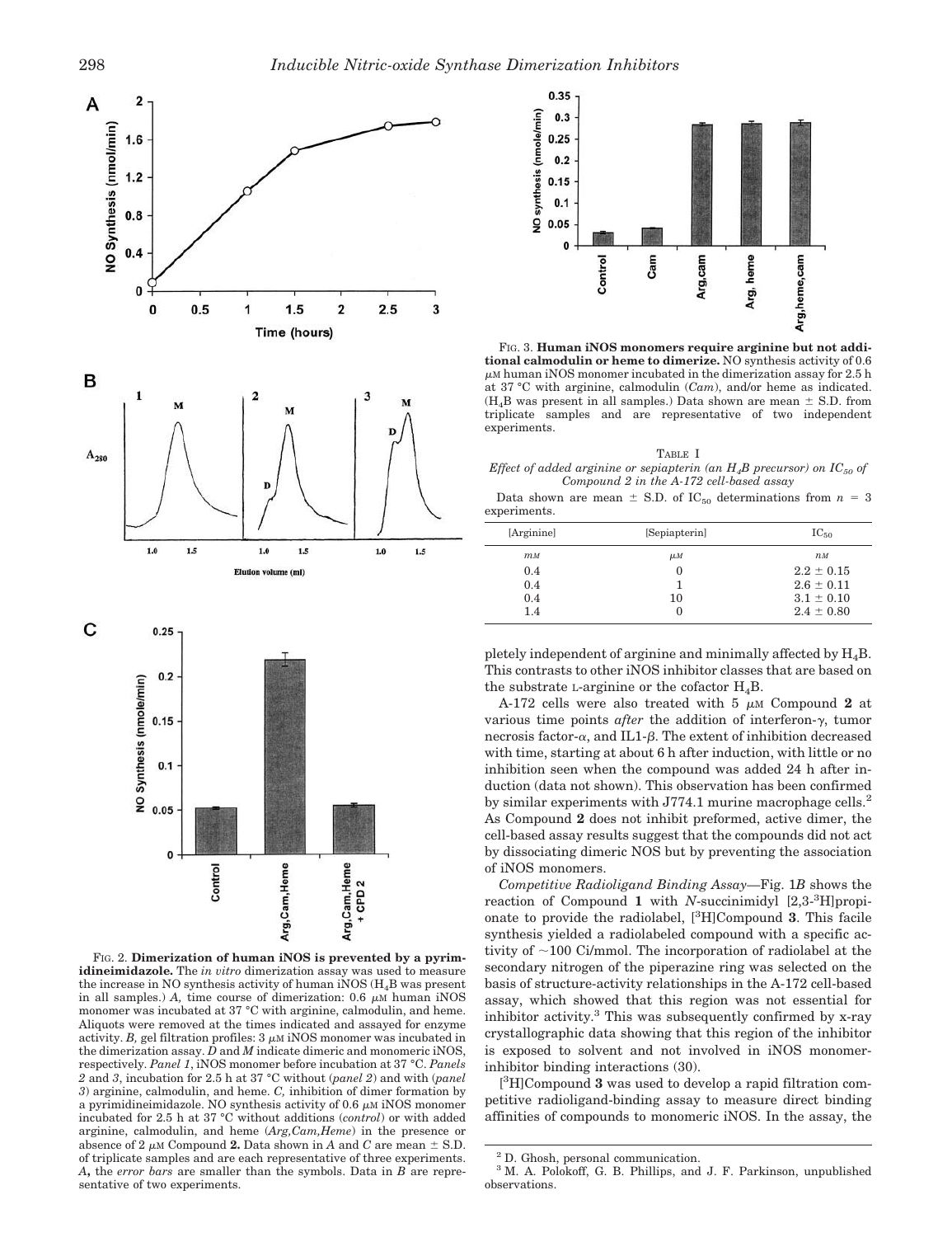

FIG. 4. **Rapid filtration radioligand binding assay using human iNOS monomer.** *A,* time course. 4.6 nM human iNOS monomer was incubated with 0.2 nm [<sup>3</sup>H]Compound 3 at 37 °C. At the times indicated, reactions were filtered through a PVDF membrane to remove unbound radioligand, and after washing, bound radioactivity was measured using a scintillation counter (see "Experimental Procedures"). *B,* competition binding. 4.6 nM human iNOS monomer was incubated with 0.2 nM [ <sup>3</sup>H]Compound **3** and 0–10 n<sup>M</sup> cold Compound **3** for 1 h at 37 °C, followed by filtration and counting as described under "Experimental Procedures." The linear Scatchard plot *(inset)* gave apparent  $K_d = 2.5$ and 0.19 nM total binding sites. Data in both  $A$  and  $B$  are mean  $\pm$  S.D. of six replicate points within the same experiment. Data are representative of three experiments.

amount of iNOS monomer added was sufficient to bind about 2000 cpm, or 10% of the available radioligand. The binding reaction volume was increased from 0.1 to 1.0 ml in deep-well microtiter plates to maximize sensitivity by lowering the concentration of iNOS monomer. Fig. 4 shows that binding reached equilibrium within 30 min. The Scatchard analysis is linear and fits a one-site binding model with apparent  $K_d = 2.5$ nM for Compound 3 (mean  $1.80 \pm 0.45$  nM,  $n = 4$ ). The concentration of binding sites by Scatchard analysis was 0.19 nM or about 4% of the total monomer concentration. This correlates roughly with the low heme content (about 10%) and is consistent with the hypothesis that compounds bind to heme-containing NOS monomers.

Binding of related compounds was measured by competition against [3H]Compound **3**. Compounds were added to purified iNOS monomer at concentrations ranging from 0 to 100  $\mu$ M along with  $0.2$  nm  $[{}^3H]$ Compound **3**. Fig. 5 shows that the assay can distinguish between compounds of binding affinities of 0.33, 1.8, and 27 nM. Both this assay and the dimerization assay were performed in the presence of 4  $\mu$ M H<sub>4</sub>B, which did not prevent compound binding. The compounds also bound monomeric murine iNOS oxygenase domain lacking the first 114 N-terminal residues  $(\Delta 114-iNOS-ox)$ . Fig. 6 shows the competition of  $\binom{3}{1}$ Compound **3** by Compound **4** with  $\Delta 114$ -



nM compound

FIG. 5. **Competitive binding of three pyrimidineimidazoles in the binding assay.** Competition binding was performed as described in Fig. 4 using  $0-100 \mu M$  Compound **3** (*open circles*), **5** (*filled circles*) and **6** (*open squares*) as competing ligand. Scatchard analyses gave apparent  $K_d$  values of 1.8, 0.33, and 27 nm, respectively. Data are mean  $\pm$ S.D. of six replicate points within the same experiment. Data for compounds **3, 5,** and **6** are representative of 4, 3, and 1 experiment, respectively.

iNOS-ox. High affinity binding was observed with apparent  $K_d$  $= 6.25 \pm 3.5$  nm ( $n = 4$ ). Because  $\Delta$ 114-iNOS-ox does not bind  $H<sub>4</sub>B$  (8, 28, 30), the results support the finding in cell-based assays (see above) that the compounds can bind iNOS monomers in an H4B-independent manner.

Table II summarizes the relationship between affinity (ap- $\mathop{\mathrm{parent}} K_d$ ) to purified human iNOS monomers in the binding assay and potency  $(IC_{50})$  in the cell-based assay for human iNOS in cytokine-stimulated A-172 cells. Compounds with apparent  $K_d$  values in the pM to nM range typically had  $IC_{50}$ values in the same range in the cell-based assay. The lack of an absolute correlation may reflect several factors. The concentration of iNOS monomers is likely to be higher in the binding assay than in the cell-based assay. In addition, the binding assay is a static system, whereas in cells the iNOS monomers are in equilibrium with iNOS dimers. The cellular system may also introduce subtle differences due to compound permeability and intracellular compartmentalization. The antifungal imidazoles miconazole and clotrimazole, which were previously reported to inhibit iNOS dimerization (40), were active in both assays, but with much lower potency than the pyrimidineimidazoles. The iNOS heme ligand imidazole was competitive with [3H]Compound **3,** confirming that heme ligation is key to the binding affinity of these compounds. The affinity for binding of imidazole to iNOS monomers determined by this method, apparent  $K_d = 42 \mu M$ , is similar to the IC<sub>50</sub> (200  $\mu$ M) of imidazole in iNOS enzyme inhibition assays and the spectral binding constant with purified iNOS ( $K_s \sim 160 \mu$ M), as reported previously (14, 22). The slightly higher imidazole affinity measured in the binding assay is likely a result of assay sensitivity and the fact that much lower NOS protein concentrations were used.

*Off and On Rates of Radioligand—*The rate of dissociation of [ <sup>3</sup>H]Compound **3** from human iNOS monomers was measured at 22 °C (not shown) and at 37 °C after adding 100  $\mu$ M excess cold Compound **3** (Fig. 7). The *t*<sup>1</sup> <sup>⁄</sup><sup>2</sup> was 201 min at 22 °C and 93 min at 37 °C. From this the  $K_{\text{off}}$  was calculated to be  $5.8 \times 10^{-5}$  $s^{-1}$  at 22 °C and  $1.2 \times 10^{-4}$   $s^{-1}$  at 37 °C. As the apparent  $K_d$  is 2 nM, the  $K_{\text{on}}$  is calculated to be  $6 \times 10^4$  M<sup>-1</sup> s<sup>-1</sup> at 37 °C. This calculated on-rate is similar to that reported for the binding of CO to iNOSox at 10 °C ( $K_{on} = 10^4$  to  $10^5$  M<sup>-1</sup> s<sup>-1</sup>) but is lower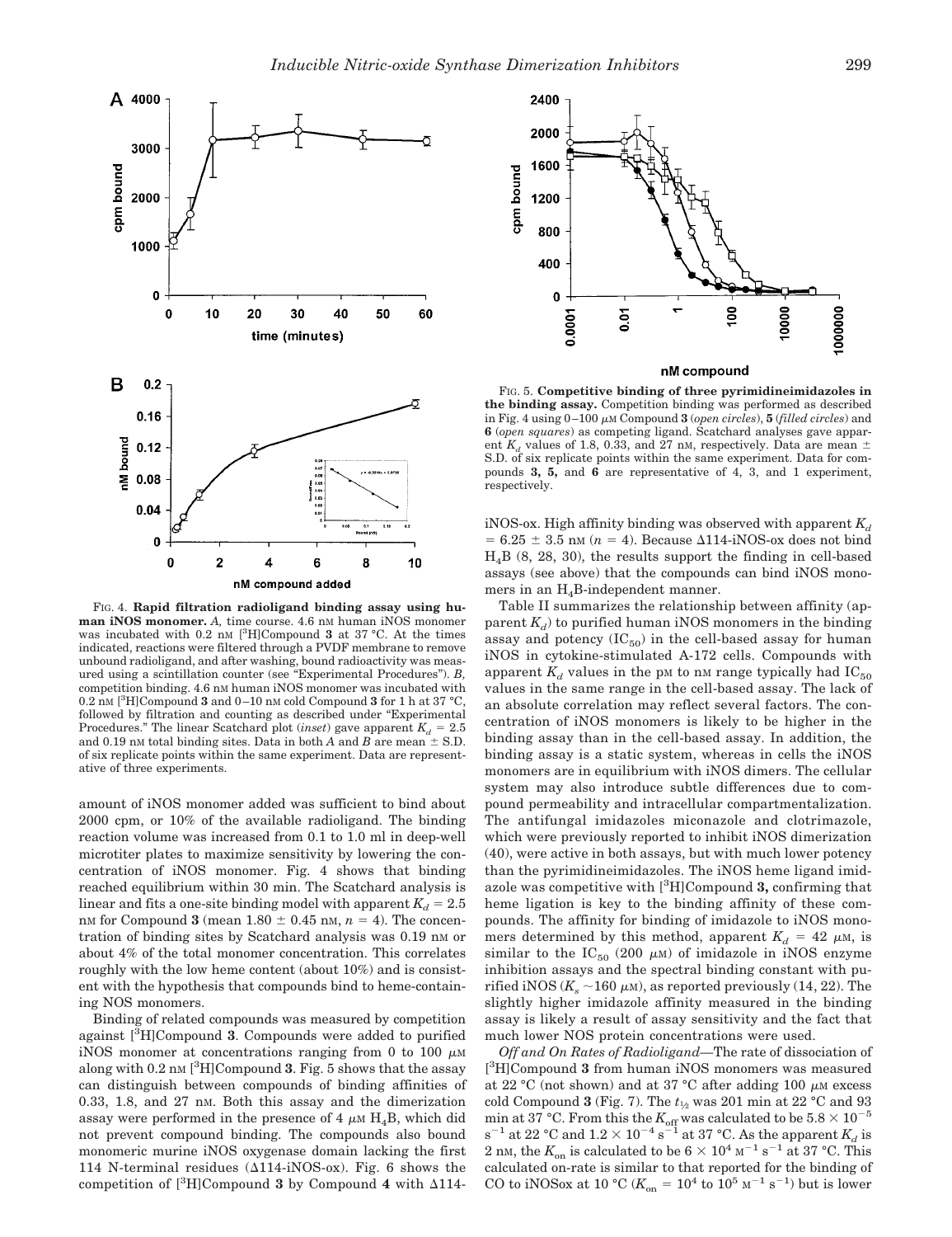

nM compound 4

FIG. 6. Pyrimidineimidazoles bind murine  $\Delta 114$ -iNOS-ox mon**omer with high affinity.** Competition binding was performed as described in Fig. 4 using 0.2 nM [ <sup>3</sup>H]Compound **3,** 2.2 n<sup>M</sup> murine  $\Delta$ 114-iNOS-ox monomer, and 0-100  $\mu$ M Compound 4 as competing ligand. Apparent  $K_d = 10$  nM. Data are mean  $\pm$  S.D. of six replicate points within the same experiment; the graph is representative of four experiments.

#### TABLE II  $\emph{Correlation between binding affinity to iNOS monomers (apparent  $K_d$ )}$ *and inhibitory potency in the iNOS cell-based assay (IC<sub>50</sub>) for imidazole-containing compounds*

Affinity to purified human iNOS monomers was measured using the radioligand binding assay, and inhibition of human iNOS was measured in cytokine-stimulated A-172 cells, as described under "Experimental Procedures." Apparent  $K_d$  values are mean  $\pm$  S.D. of values obtained from each individual experiment.

| Compound     | Radioligand binding assay<br>apparent $K_d$ | A-172 cell-based assay<br>$IC_{50}$ |
|--------------|---------------------------------------------|-------------------------------------|
|              | $n_M$                                       | $n_M$                               |
|              | $0.73 \pm 0.13$ , $n = 2$                   | $0.50 \pm 0.29$ , $n = 6$           |
| $\bf{2}$     | $2.2 \pm 0.28$ , $n = 2$                    | $0.74 \pm 0.76$ , $n = 21$          |
| 3            | $1.8 \pm 0.45$ , $n = 4$                    | $0.38 \pm 0.15$ , $n = 3$           |
| 4            | $0.09 \pm 0.02$ , $n = 3$                   | $0.49 \pm 0.30$ , $n = 116$         |
| 5            | $0.33 \pm 0.20$ , $n = 3$                   | $1.20 \pm 0.61$ , $n = 3$           |
| 6            | $27, n = 1$                                 | $270, n = 2$                        |
| Miconazole   | 6000, $n = 1$                               | $>$ 10,000 $^a$                     |
| Clotrimazole | $2500, n = 1$                               | 2800                                |
| Imidazole    | $42000, n = 1$                              | Not determined                      |

 $a$ <sup>2</sup> 5% inhibition at 10  $\mu$ M.

than that reported for imidazole binding to eNOS at 24  $^{\circ}$ C (1  $\times$  $10^6$  M<sup>-1</sup> s<sup>-1</sup>) (35, 36). The results suggest that the binding of the pyrimidineimidazole inhibitors to iNOS monomers is reversible and that a slow off-rate is the principal determinant of high affinity binding.

*Changes in Absorbance Spectra Due to Compound Binding—* Spectral studies (Fig. 8) show that like imidazole, the pyrimidineimidazole inhibitors cause a shift of the heme iron of murine iNOS monomer to a low spin state (absorbance maximum at 428 nm), which is characteristic of binding to the iron as a sixth ligand (37).

#### DISCUSSION

Novel pyrimidineimidazole-based iNOS inhibitors previously identified using a cell-based assay (30) are shown here to inhibit dimerization of purified iNOS monomers. In addition, a high affinity radiolabeled inhibitor was used to develop a rapid filtration binding assay using purified human and murine iNOS monomers. This binding assay had a broad dynamic range, allowing for inhibitor affinities to be measured in the  $p_M$ to  $\mu$ <sub>M</sub> range and also exhibited good correlation with inhibitor potency in the cell-based assay. The biochemical results are



FIG. 7. **Dissociation kinetics of [3H]Compound 3 from human iNOS monomer.** 0.2 nM [ <sup>3</sup>H]Compound **3** and 4.6 n<sup>M</sup> human iNOS monomer were incubated for 60 min at 37 °C, after which 100  $\mu$ M excess cold Compound **3** was added. At various time points aliquots were removed and filtered through a PVDF membrane, washed, and counted as described under "Experimental Procedures." A dissociation half-life<br>of 93 min provided a calculated  $K_{\text{off}} = 1.2. \times 10^{-4} \text{ s}^{-1}$  and  $K_{\text{on}} = 6 \times 10^4$  $M^{-1}$  s<sup>-1</sup> for Compound **3**. Data are mean of six replicate points within one experiment. The S.E. for each data point was less than 10%.



FIG. 8. **Binding of a pyrimidineimidazole to murine iNOS monomer causes a shift of the heme iron to the low spin state.** Absorbance spectrum of  $2 \mu M$  murine iNOS monomer before (*solid line*) and after (*dotted line*) incubation with 10  $\mu$ M Compound 2. The spectral shift to an absorbance maximum at 428 nm indicates a shift of the heme iron to the low spin state and is similar to that seen with imidazole binding. Data are representative of two individual experiments.

consistent with the pyrimidineimidazoles forming a high affinity complex with iNOS monomers via heme ligation, as evidenced by spectral perturbations and competition with the known iNOS heme ligands imidazole, clotrimazole, and miconazole.

Although human iNOS monomer/dimer ratios have been studied in cell lysates (38, 39), the present work is the first to describe human iNOS dimer formation from purified iNOS monomers. The results are thus discussed relative to published studies with murine iNOS monomers. During purification, the mammalian cell-expressed human iNOS monomers were separated from dimeric iNOS using gel filtration chromatography, in the presence of 4  $\mu$ M H<sub>4</sub>B at 4 °C, and were stored frozen immediately after elution from the column. Despite the presence of 4  $\mu$ M H<sub>4</sub>B, the iNOS monomer preparation contained little dimeric iNOS at the start of the *in vitro* dimerization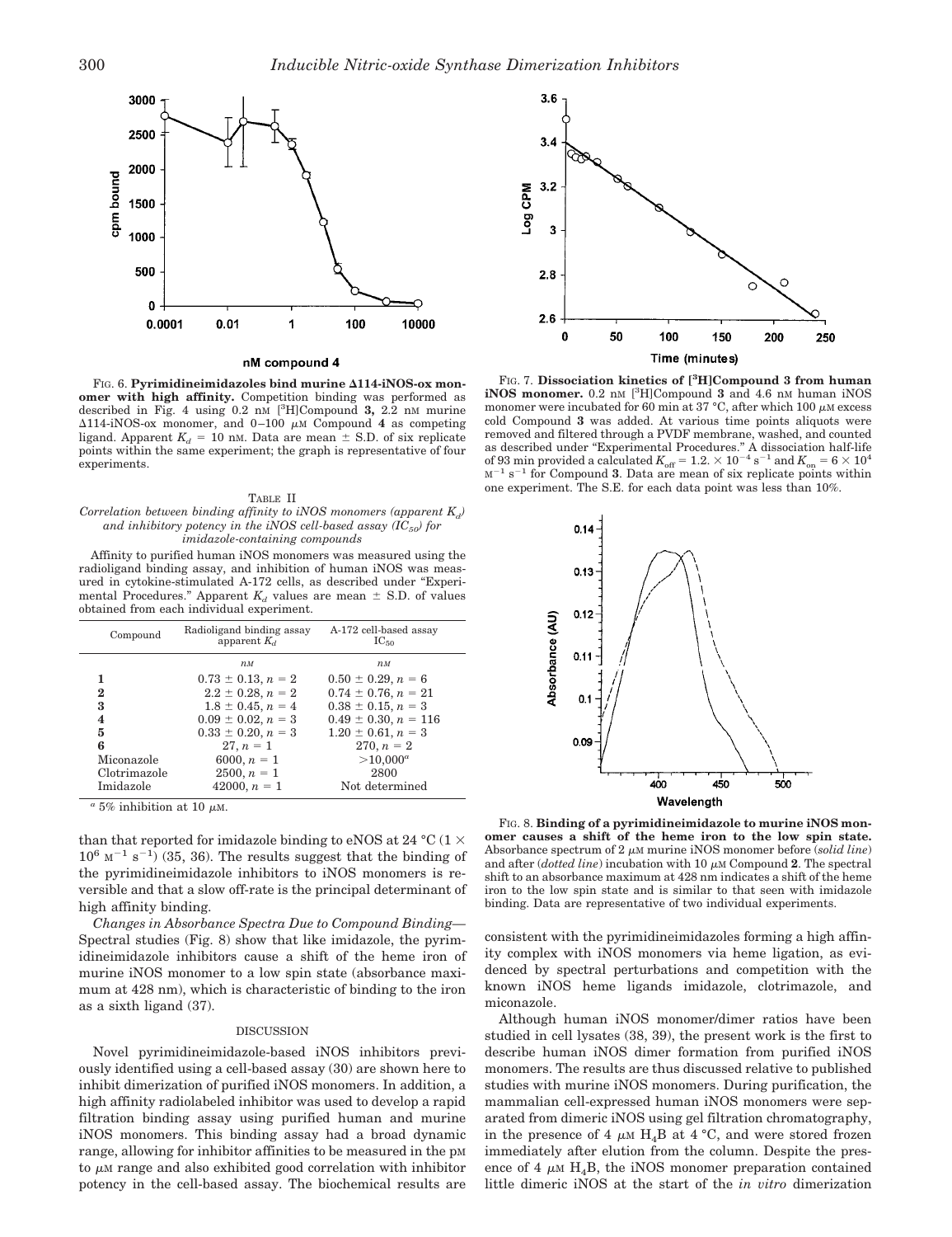assay, and little active iNOS dimer was formed in the presence of  $H_4B$  alone. Thus, the substrate L-arginine rather than  $H_4B$ appeared to promote human iNOS dimerization under the conditions used. As shown in Fig. 2*B*, not all of the human iNOS monomers could be dimerized even in the presence of excess arginine,  $H_4B$ , heme, and calmodulin. The data are consistent with the human iNOS monomer preparations containing a mixture of heme-bound  $(\sim 10\%)$  and heme-free  $(\sim 90\%)$  species and that only the heme-bound species is capable of dimerizing. An implication of these findings is that a large proportion of the recombinant human iNOS monomers isolated from cells have no bound heme and cannot bind exogenously added heme. These are likely to be denatured species that cannot dimerize. The murine iNOS monomer used in the present studies, which was prepared by dissociation of dimeric iNOS with urea, does not require added heme to dimerize, in contrast to results published previously (18) using monomers isolated directly from mouse macrophage cells. As the murine iNOS monomer preparation is already 95% heme-containing (see "Experimental Procedures"), a requirement for added heme to promote dimerization would not be expected.

In relation to time course, arginine- and  $H_4B$ -dependence, the results with human iNOS are comparable with previous studies using full-length murine iNOS monomer (18) and murine iNOS oxygenase domain monomer (24). In these studies, dimerization was minimal with the addition of  $H<sub>4</sub>B$  alone as compared with the addition of both  $H<sub>a</sub>B$  and arginine. However, in other studies using murine iNOS oxygenase domain (28, 41) or full-length iNOS monomers (41), the extent of dimerization observed with  $H<sub>4</sub>B$  alone was about 50% (28) to over  $80\%$  (41) that seen with both  $H_4B$  and arginine. These disparate results may reflect differences in the procedures for monomer isolation.

The affinity and reactivity of pyrimidineimidazoles with human and murine iNOS are distinct from imidazole-containing iNOS reported previously. The novel compounds used in this study (see Fig. 1) are derivatized pyrimidineimidazoles with a bulky side chain that interacts with the iNOS monomer at a separate site from the imidazole-heme interaction (30). Smaller compounds, such as imidazole, 1-phenylimidazole, and 7-nitroindazole, actually promote dimerization (40). Unlike the pyrimidineimidazoles described here, all of these smaller compounds inhibit the activity of dimeric iNOS (14). The heme iron of iNOS monomers can bind large 1-substituted imidazoles with affinity in the micromolar range, consistent with the observation that iNOS monomers contain a relatively open distal heme pocket. The antifungal imidazoles clotrimazole and miconazole prevent iNOS dimerization (40), presumably due to steric hindrance from the aromatic side chains (Fig. 1). The 1000-fold higher affinity of the pyrimidineimidazoles for iNOS monomers over clotrimazole and miconazole is presumably due to specific interactions with residues in the iNOS monomer. The crystal structure of Compound **2** bound to monomeric 114-iNOS-ox (30) reveals that the free imidazole nitrogen coordinates directly to the heme, and the benzodioxolane group makes specific contacts with the iNOS monomer, thereby disrupting the arginine-binding site. Compound **2** also disrupts helix 7a and helix 8, which are part of the iNOS dimer interface. These findings predict the formation of a dead-end inhibitor complex that should not be prevented by excess arginine or  $H_4B$  in cell culture medium.  $IC_{50}$  determinations for Compound **2** in the cell-based assays confirm this hypothesis.

A general model for iNOS dimer assembly and its inhibition by these compounds is shown in Fig. 9 and is similar to that proposed for the effects of antifungal imidazoles on murine iNOS (40). Heme insertion is the first step in dimerization (18,

MONOMER-Fe-INHIBITOR



FIG. 9. **Model for inhibition of iNOS dimer assembly by pyrimidineimidazoles.** The model shows the progress from iNOS monomers to active iNOS dimer with bound L-arginine and H<sub>4</sub>B. Heme insertion initiates dimerization. Pyrimidineimidazoles bind to the transient heme-containing monomer species and form an inactive monomerheme-inhibitor complex. Due to the loss of inhibition of iNOS in cells when dimerization inhibitors are added  $>6$  h after cytokine stimulation, it is proposed that there is little reversible equilibrium to iNOS monomer once iNOS dimer has formed.

19, 42). Binding of heme leads to the formation of a loosely formed dimer (Fig. 9,  $DIMER\text{-}Fe$ ) which then binds  $H_4B$  and arginine to form a stable, compact enzymatically active dimer (Fig. 9, *DIMER-Fe-H4B-Arg*). The pyrimidineimidazoles do not inhibit the activity of dimeric iNOS even after prolonged incubation  $(IC_{50} > 100 \mu M)^3$  In addition, spectral binding experiments with purified iNOS confirm high affinity binding to iNOS monomers  $(K_s < =50$  nm) but low affinity binding to iNOS dimers  $(K_s > 10 \mu M)^2$ . The correlation between human monomer heme content and inhibitor binding sites from Scatchard analysis indicates that inhibitors do not bind to hemefree, but rather to heme-containing, iNOS monomers. Thus, in cells, these inhibitors act by binding to a transient species that, in the absence of compound, would rapidly dimerize. In the presence of compound, monomeric iNOS is trapped in a nonfunctional monomer-heme-inhibitor complex. An implication of our findings is that in cell culture systems the equilibrium between the heme-containing monomer species and the dimer is in favor of the dimer and that once stable iNOS dimers are formed there is little dissociation back to monomers. This is supported by the finding that iNOS monomer isolated from murine macrophages is heme-free, whereas all heme-containing iNOS is dimeric (18). The ability of the pyrimidineimidazoles to bind and destabilize the proposed "loose" iNOS dimer that is  $H_4B$ - and arginine-free, remains to be determined.

Previously the pyrimidineimidazoles were shown to exhibit high selectivity (>1000-fold) for inhibiting iNOS *versus* eNOS dimerization, whereas the selectivity ratio for nNOS was only  $\sim$  5-fold for Compound 2 (30). High eNOS selectivity is retained for all of the pyrimidineimidazoles shown in Fig. 1, whereas nNOS selectivity ranges from 5- to 100-fold and is altered by changing the substituents on the pyrimidineimidazole core.<sup>3</sup> These results indicate that the compounds exhibit specific affinity for the iNOS and nNOS monomers but may not have appreciable affinity for eNOS monomers. The molecular basis for this isoform selectivity is not readily apparent from analysis of the crystal structures of the active sites of the NOS isoforms.

It is also noted that there is an inverse relationship between the stability of the iNOS, nNOS, and eNOS dimers and the isoform selectivity of these pyrimidineimidazoles. It is reported that eNOS dimers are the most stable, nNOS next, and iNOS dimers the least stable, as measured by dimer resistance to chaotropes such as urea or SDS (42–44). Thus, in addition to binding specificity, the NOS isoform selectivity may be partially explained by considering the energetics that drive NOS monomer-dimer equilibria. With the other isoforms relative to iNOS, the free energy difference between heme-containing monomer and dimer is larger, and thus the steady state monomer-dimer equilibrium progresses in favor of dimer formation in the order  $eNOS \gg nNOS > iNOS$ . In a competition between the formation of dimer and the formation of a monomer-inhibitor complex, the amount of inhibitor required to effectively compete is dependent upon this equilibrium and therefore is much greater for eNOS than nNOS or iNOS. It is thus formally